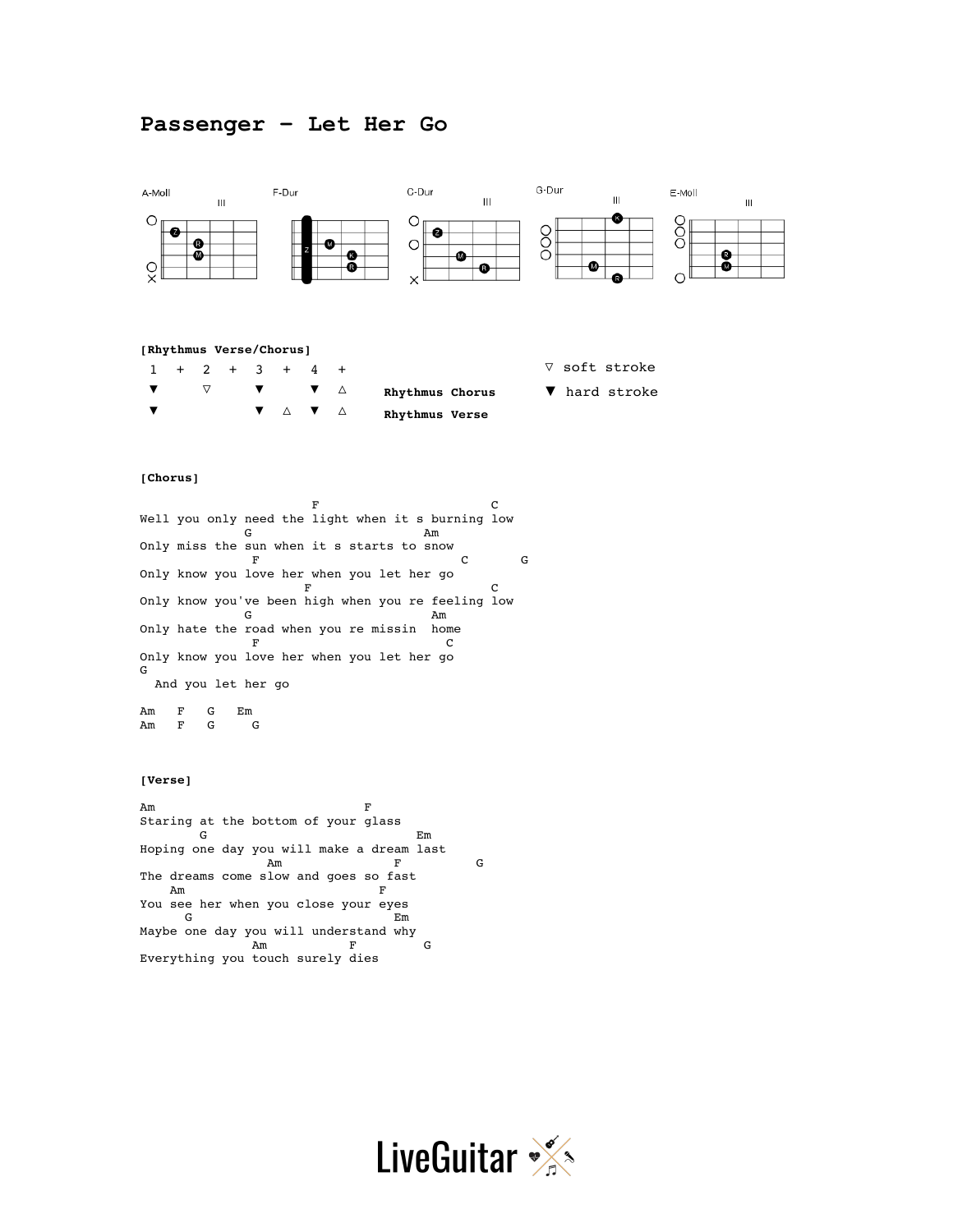### **[Chorus]**

F C Well you only need the light when it s burning low G Am Only miss the sun when it s starts to snow  $F$ F C G Only know your love her when you let her go  $F$ F C Only know you've been high when you're feeling low G Am Only hate the road when you re missin home F C G Only know you love her when you've let her go

#### **[Verse2]**

Am F Staring at the ceiling in the dark G Em Same old empty feeling in your heart Am F G Love comes slow and it goes so fast Am F Well you see her when you fall asleep G Em But to never to touch and never to keep Am Because you loved her to much F G And you dive too deep

#### **[Chorus]**

F C Well you only need the light when it s burning low G Am Only miss the sun when it s starts to snow F C G Only know your love her when you let her go  $F$ F C Only know you've been high when you're feeling low G Am Only hate the road when you re missin home F C G Only know you love her when you've let her go

**American** Service State American Service State American Service State American Service State American Service State American Service State American Service State American Service State American Service State American Serv And you let her go F G Ooooo ooooo oooooo Am And you let her go F G Ooooooo ooooo ooooo Am F G Em Am F G And you let her go

#### **[Chorus]**

**[Chorus]**